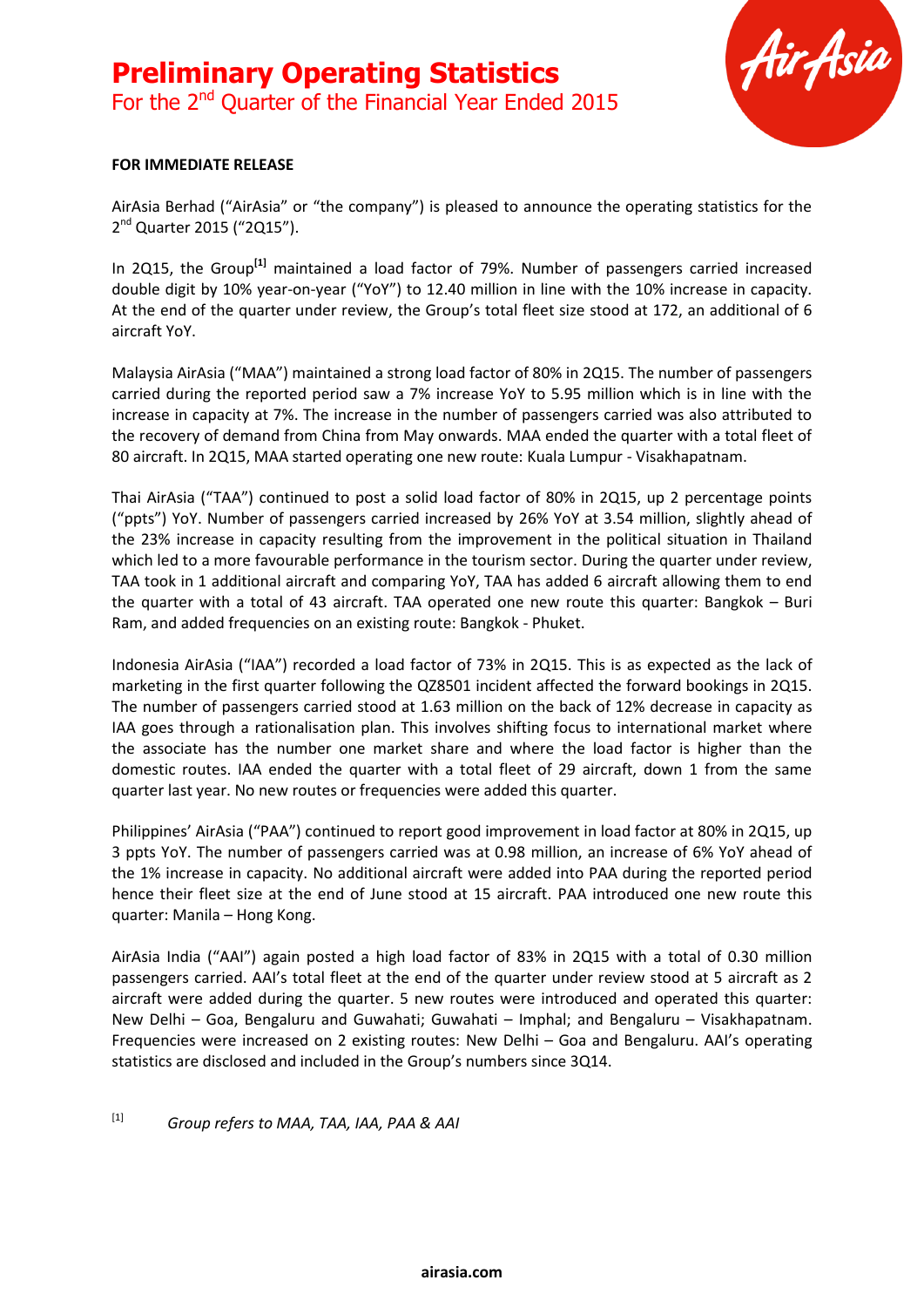# **Preliminary Operating Statistics**

For the 2<sup>nd</sup> Quarter of the Financial Year Ended 2015



#### **Group**

# **2 nd Quarter 2015 Operating Statistics**

| <b>Group</b>                            | <b>APR - JUNE 2015</b> |            |           |  |
|-----------------------------------------|------------------------|------------|-----------|--|
| (MAA, TAA, IAA, PAA, AAI)               | 2015                   | 2014       |           |  |
| Passenger Carried <sup>1</sup>          | 12,403,128             | 11,290,845 | 10%       |  |
| Capacity <sup>2</sup>                   | 15,704,280             | 14,331,060 | 10%       |  |
| Load Factor $(\%)^3$                    | 79                     | 79         | Unchanged |  |
| ASK $(mil)^4$                           | 18,050                 | 16,392     | 10%       |  |
| RPK (mil) <sup>5</sup>                  | 14,259                 | 12,807     | 11%       |  |
| Number of stages <sup>6</sup>           | 87,246                 | 79,617     | 10%       |  |
| Average stage length (km)               | 1,111                  | 1,112      | 0%        |  |
| Size of fleet at month end <sup>7</sup> | 172                    | 166        | 6         |  |

*Note: (i) Total fleet at the end of 2Q14 including one under AirAsia India is 167. (ii) AirAsia India's operating statistics are included in the Group's numbers from 3Q14 onwards.*

### **Malaysia**

### **2 nd Quarter 2015 Operating Statistics**

|                                         | <b>APR - JUNE 2015</b> |           |               |  |
|-----------------------------------------|------------------------|-----------|---------------|--|
| <b>Malaysia AirAsia</b>                 | 2015                   | 2014      | <b>Change</b> |  |
| Passenger Carried <sup>1</sup>          | 5,951,924              | 5,573,241 | 7%            |  |
| Capacity <sup>2</sup>                   | 7,432,560              | 6,963,840 | 7%            |  |
| Load Factor $(\%)^3$                    | 80                     | 80        | Unchanged     |  |
| ASK $(mil)^4$                           | 9,100                  | 8,535     | 7%            |  |
| RPK $(mil)^5$                           | 7,263                  | 6,799     | 7%            |  |
| Number of stages <sup>6</sup>           | 41,292                 | 38,688    | 7%            |  |
| Average stage length (km)               | 1,230                  | 1,212     | 2%            |  |
| Size of fleet at month end <sup>7</sup> | 80                     | 80        | Unchanged     |  |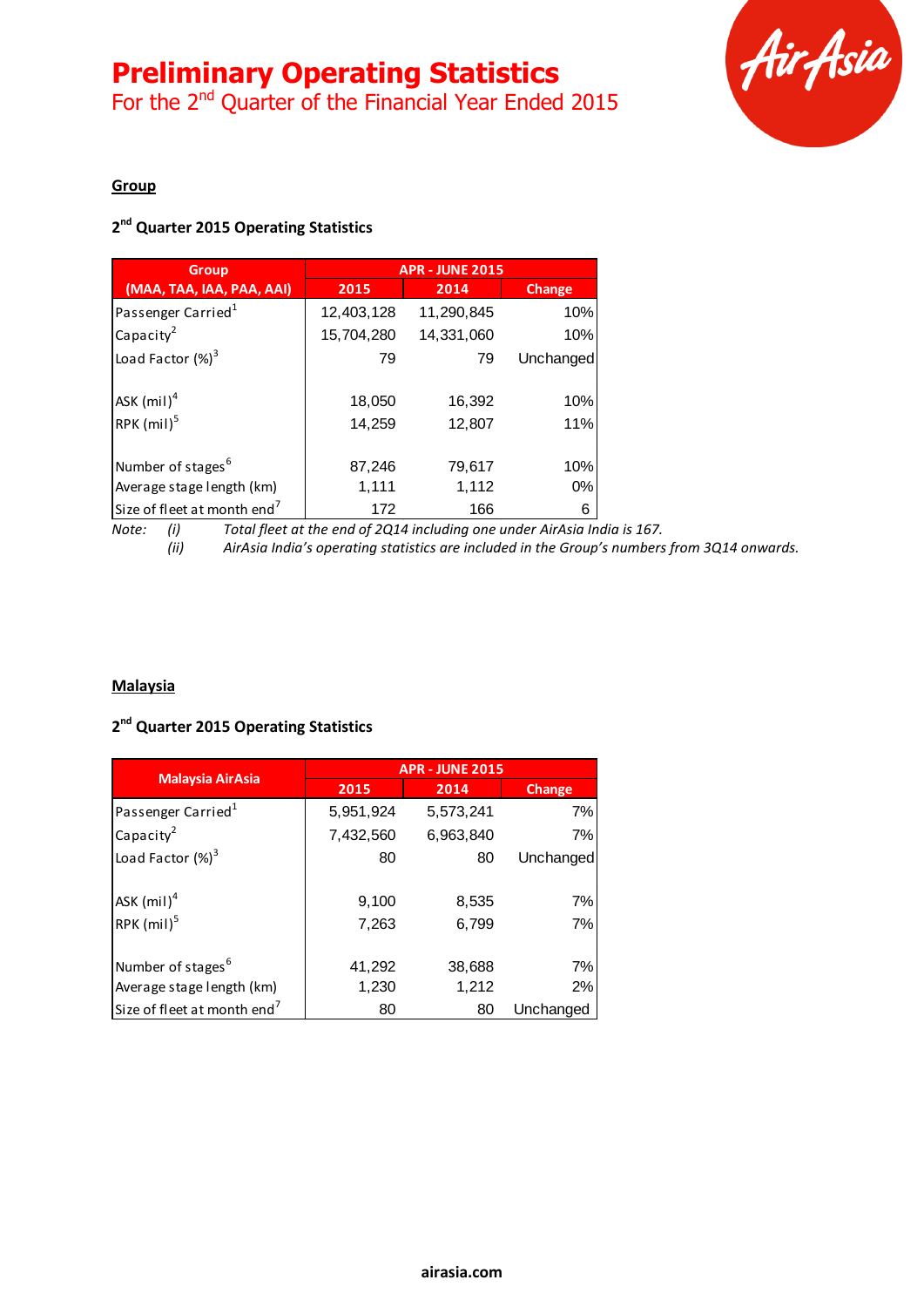# **Preliminary Operating Statistics**

For the 2<sup>nd</sup> Quarter of the Financial Year Ended 2015



#### **Thailand**

# **2 nd Quarter 2015 Operating Statistics**

| <b>Thai AirAsia</b>                     | <b>APR - JUNE 2015</b> |           |           |
|-----------------------------------------|------------------------|-----------|-----------|
|                                         | 2015                   | 2014      | Change    |
| Passenger Carried <sup>1</sup>          | 3,539,856              | 2,806,804 | 26%       |
| Capacity <sup>2</sup>                   | 4,445,820              | 3,611,880 | 23%       |
| Load Factor $(\%)^3$                    | 80                     | 78        | $+2$ ppts |
| ASK $(mil)^4$                           | 4,410                  | 3,667     | 20%       |
| RPK $(mil)^5$                           | 3,574                  | 2,855     | 25%       |
| Number of stages <sup>6</sup>           | 24,699                 | 20,066    | 23%       |
| Average stage length (km)               | 992                    | 1,015     | $-2%$     |
| Size of fleet at month end <sup>7</sup> | 43                     | 37        | 6         |

#### **Indonesia**

### **2 nd Quarter 2015 Operating Statistics**

| <b>Indonesia AirAsia</b>                | <b>APR - JUNE 2015</b> |           |               |  |
|-----------------------------------------|------------------------|-----------|---------------|--|
|                                         | 2015                   | 2014      | <b>Change</b> |  |
| Passenger Carried <sup>1</sup>          | 1,632,831              | 1,986,645 | $-18%$        |  |
| Capacity <sup>2</sup>                   | 2,244,960              | 2,555,280 | $-12%$        |  |
| Load Factor (%) <sup>3</sup>            | 73                     | 78        | -5 ppts       |  |
| ASK $(mil)^4$                           | 2,990                  | 2,937     | 2%            |  |
| RPK $(mil)^5$                           | 2,196                  | 2,288     | $-4%$         |  |
| Number of stages <sup>6</sup>           | 12,472                 | 14,196    | $-12%$        |  |
| Average stage length (km)               | 1,240                  | 1,174     | 6%            |  |
| Size of fleet at month end <sup>7</sup> | 29                     | 30        | -1            |  |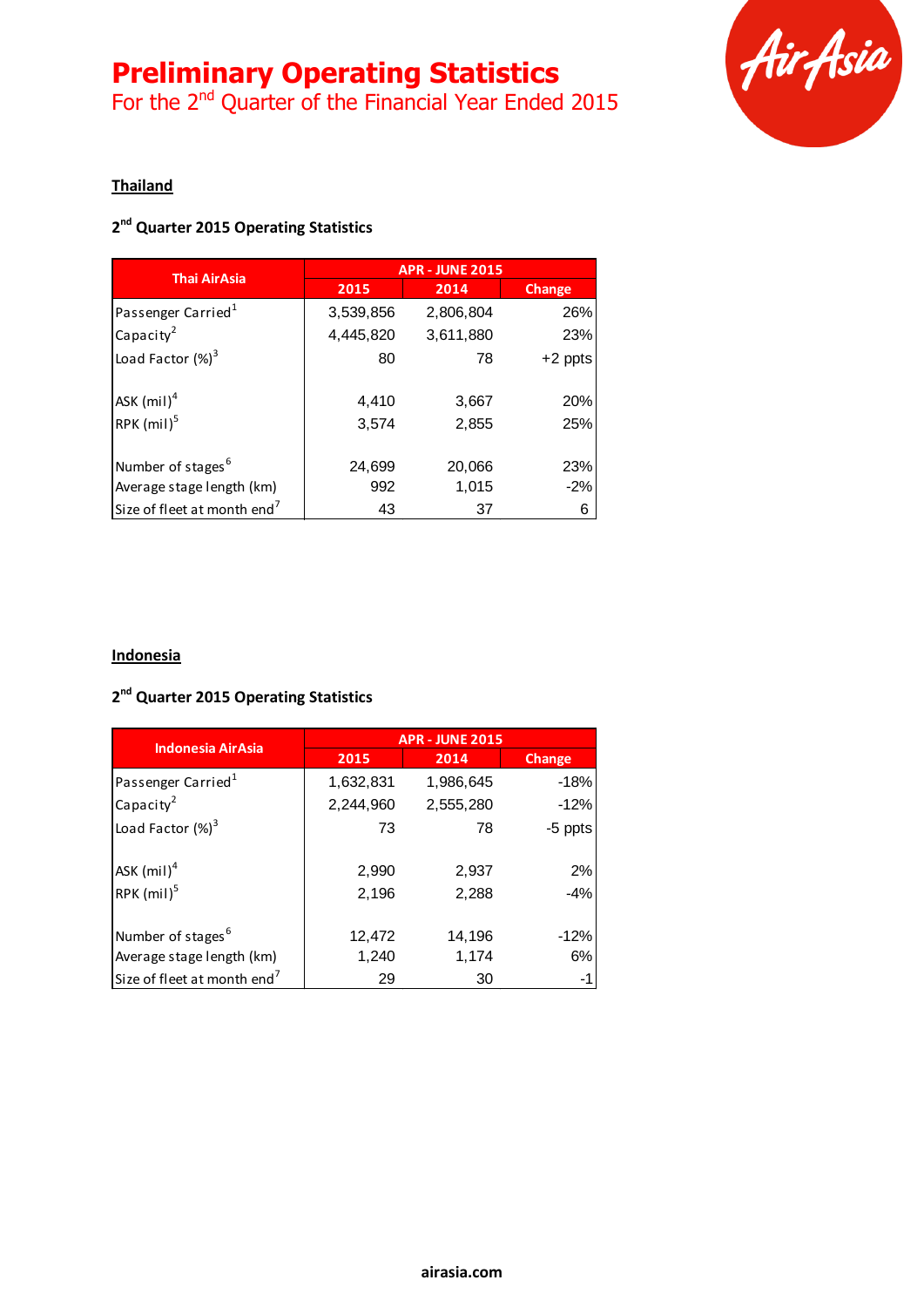# **Preliminary Operating Statistics**

For the 2<sup>nd</sup> Quarter of the Financial Year Ended 2015



### **Philippines**

# **2 nd Quarter 2015 Operating Statistics**

|                                         | <b>APR - JUNE 2015</b> |           |         |
|-----------------------------------------|------------------------|-----------|---------|
| <b>Philippines' AirAsia</b>             | 2015                   | 2014      | Change  |
| Passenger Carried <sup>1</sup>          | 976,381                | 924,155   | 6%      |
| Capacity <sup>2</sup>                   | 1,215,900              | 1,200,060 | 1%      |
| Load Factor $(\%)^3$                    | 80                     | 77        | +3 ppts |
| ASK $(mil)^4$                           | 1,152                  | 1,254     | $-8%$   |
| RPK $(mil)^5$                           | 894                    | 864       | 3%      |
| Number of stages <sup>6</sup>           | 6,755                  | 6,667     | 1%      |
| Average stage length (km)               | 947                    | 1,048     | $-10%$  |
| Size of fleet at month end <sup>7</sup> | 15                     | 19        |         |

# **India**

#### **2 nd Quarter 2015 Operating Statistics**

| AirAsia India                                              | <b>APR - JUNE 2015</b> |            |            |  |  |
|------------------------------------------------------------|------------------------|------------|------------|--|--|
|                                                            | 2015                   | 2014       | Change     |  |  |
| Passenger Carried <sup>1</sup>                             | 302,136                | N/A        | N/A        |  |  |
| Capacity <sup>2</sup>                                      | 365,040                | N/A        | N/A        |  |  |
| Load Factor $(%)^3$                                        | 83                     | N/A        | N/A        |  |  |
| ASK $(mil)^4$<br>RPK $(mil)^5$                             | 398<br>332             | N/A<br>N/A | N/A<br>N/A |  |  |
| Number of stages <sup>6</sup><br>Average stage length (km) | 2,028<br>1,146         | N/A<br>N/A | N/A<br>N/A |  |  |
| Size of fleet at month end <sup>7</sup>                    | N/A<br>N/A<br>5        |            |            |  |  |